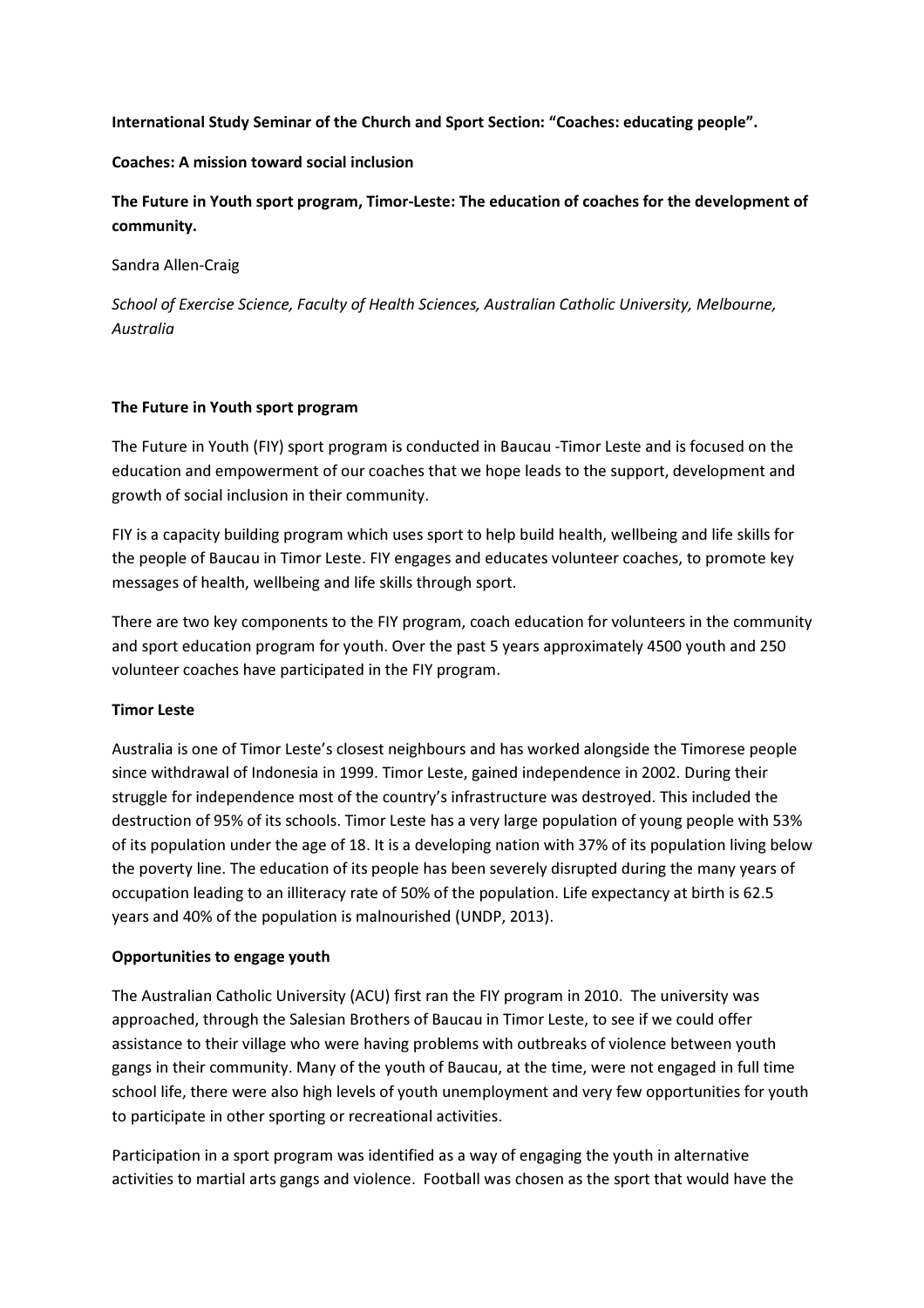highest engagement from the community as it is the most widely supported and played sport in Timor Leste.

The education and training of volunteers from the community to help deliver the program was considered vital to the program's success. The training of coaches enabled the engagement of wide range of community members and is a fundamental component of capacity building within the community.

# Health, Wellbeing and Life skills

The FIY program promotes aspects of health, wellbeing and life skills for all participants and coaches through the education, development and reinforcement of 3 core principles of 'fun', fair' and 'respect' which underpin the program. These underpinning principles act as a code of behaviour onfield for coaches and youth with the intention that they be transferred off-field into their lives in the community.

# Coach Training

Training programs for the volunteer coaches include 3- 5 day programs run by the ACU exercise science staff and students.

The coaching program includes the following areas:

- 1. Personal leadership development
- 2. Group management skills
- 3. Skills and Drills
- 4. Skill progressions and minor games
- 5. How to organise and run a training program
- 6. Teaching and demonstration Skills
- 7. Personal presentation Skills
- 8. Refereeing
- 9. Warm up drills
- 10. Tournament organisation and implementation
- 11. Demonstrating and encouraging codes of behaviour 'fun', 'fair' and 'respect'

We do not teach them how to play football; they are already exceptionally talented at football!

Coaching sessions include discussions based on the importance of the coaches' role in ensuring the values of fair play and the importance of the children having fun. Coaches are given examples of different ways this could be demonstrated and achieved with their teams.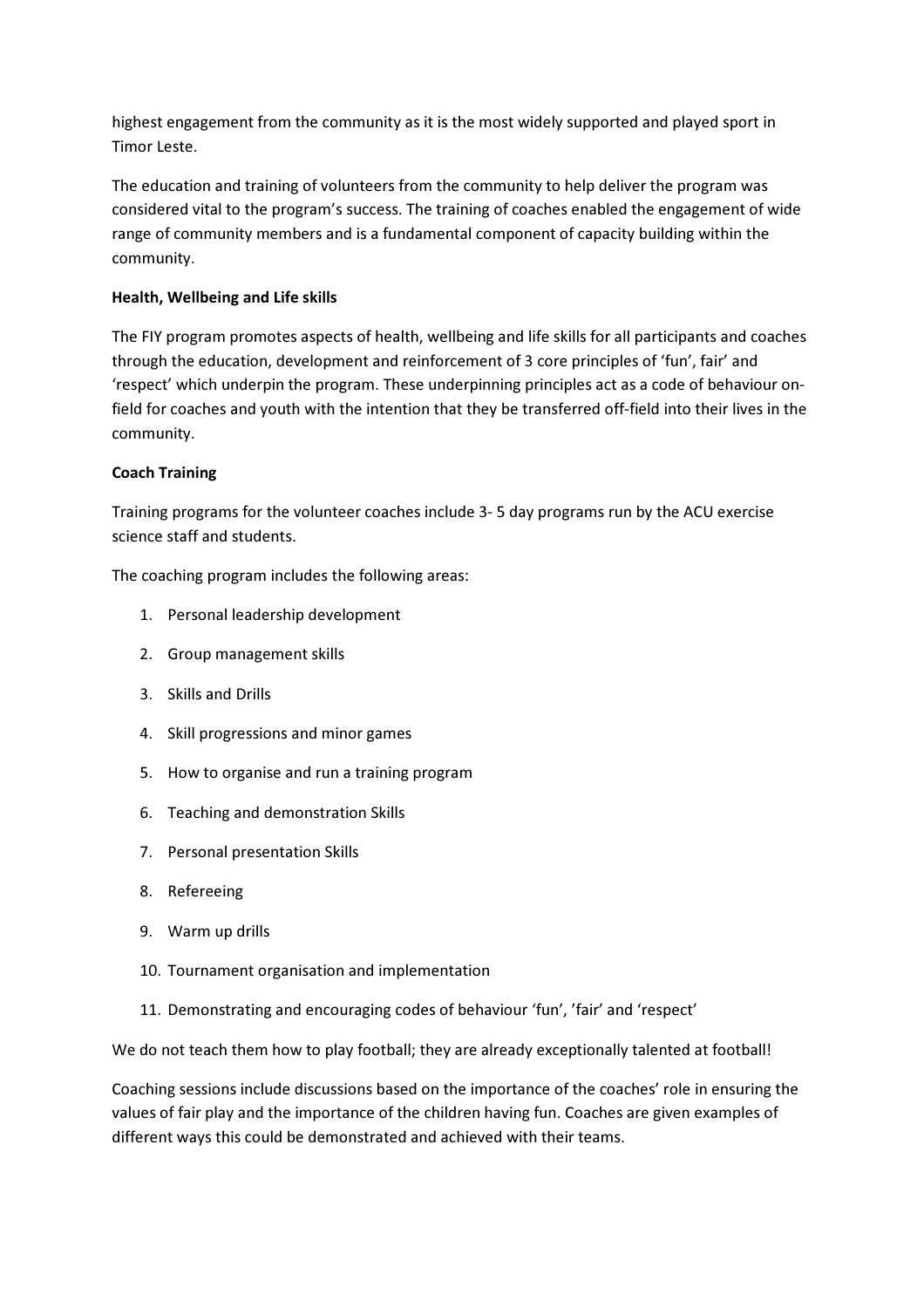The coaches are asked to agree to a code of conduct. The code of conduct supports and encourages the principles of 'Fun', 'Fair', and 'Respect'.

CODES OF BEHAVIOUR FOR COACHES I agree to - Help children ENJOY the game Reward children for their EFFORT to achieve Ensure the game is played fairly and by the rules Give everyone an EQUAL chance to join in

Coaches are also recognised formally for their contribution to the program and presented with certificates of participation and appreciation and reimbursed for their travel costs.

In 2014 in response to community feedback the coaches training program was conducted by FIFA. This was a five day program run by an accredited FIFA coach. FIY worked with the East Timor Football Federation to successfully organise and implement this course. The successful obtainment and delivery of the FIFA course was a significant event for the community of Baucau.

## Program evaluation

At the completion of each program the coaches and community members have been asked to give feedback on the FIY program, through questionaries and debriefing sessions. In 2013 and 2014 a formal research project was undertaken to try and ascertain whether the FIY was achieving identified programs goals and to try gain and a better understanding of the community's perception of the program to help guide and direct future programs. Community leaders and coaches involved with the program shared their views regarding the program and its impacts. Data was gathered through interviews and focus groups at the completion of the three-week program and three months later. Overall findings from the collection of data from across all years demonstrated four key emergent themes. Coach's expressed that participating in FIY:

- Enriched their experience to become a better coach
- Increased their capacity to teach children to play football
- Increased their leadership capacity
- Increased their skills that can be shared in the community

Coaches' comments that illustrate this include the following:

"Through football games we would know one another better and be friends. Regardless of where one is from, football games unite us all" FIY coach 5

"Children are the important seeds of Timor Leste, even in football" FIY coach 1